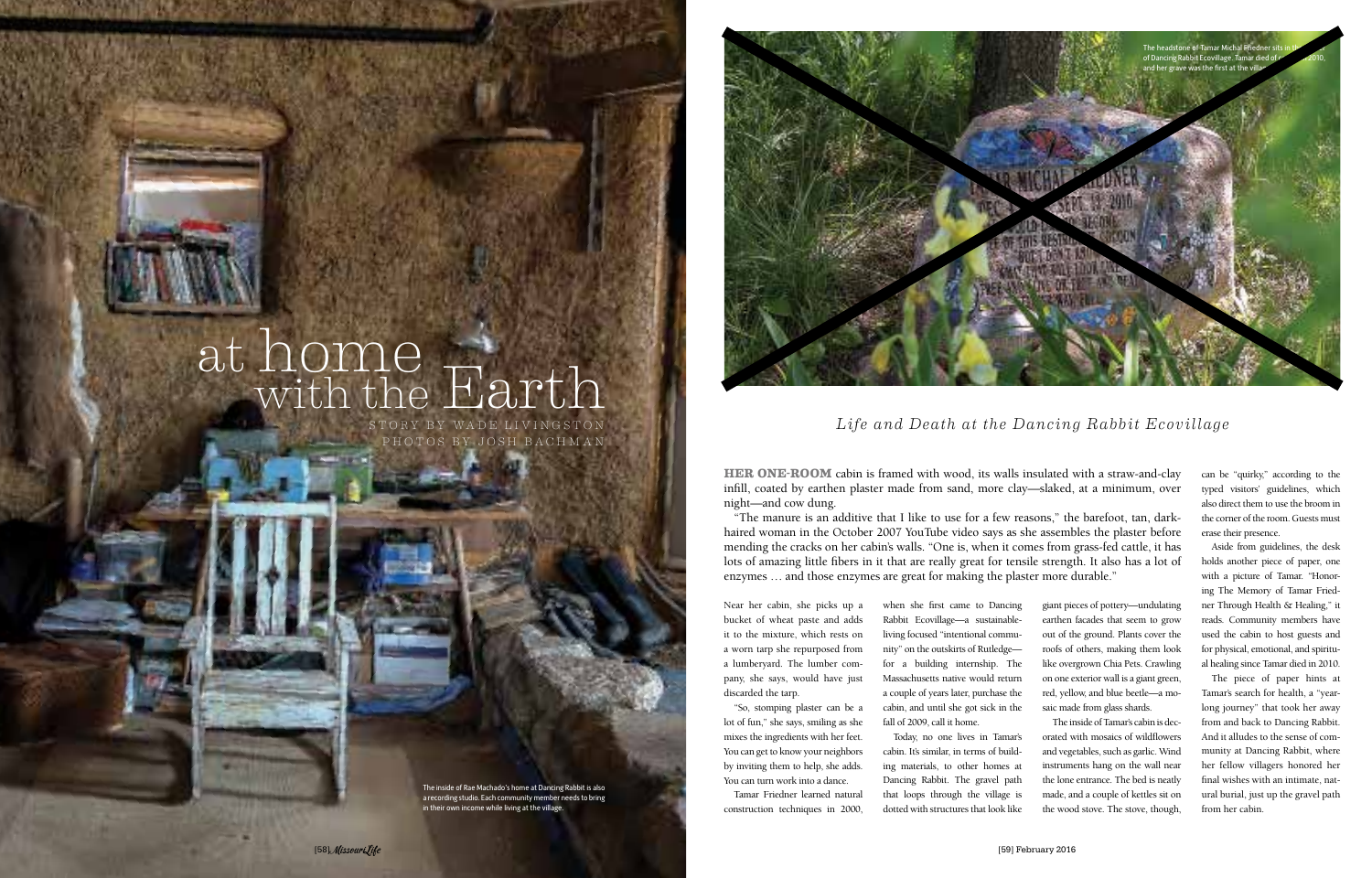

The fellows from the nearby funeral home weren't directing this burial. No, they'd traveled to Dancing Rabbit on September 17, 2010, merely to certify that Tamar Michal Friedner's body was returned to the earth—a legal requirement. They were welcome, but they seemed out of place.

The villagers at Dancing Rabbit had dug the grave themselves. The body wasn't embalmed, and it wasn't in a casket.

Unlike most funerals, there was no artificial turf to cover the dirt and dress up the grave. Instead, after the villagers lowered the corpse into the hole using ropes, friends and family took turns shoveling soil onto the body, which had been wrapped in a shroud.

Alline Anderson, one of Dancing

Rabbit's longest tenured residents, made the burial shroud with beige cloth. A friend helped her gauge the size by lying on the floor and allowing Alline to wrap her like a mummy. It was Alline's first shroud; she found templates online and winged it. She remembers furiously sewing, using needle and thread to work through her anger; young people aren't supposed to get sick and die.

Beneath the shroud was a thirtytwo-year-old woman with piercing blue eyes that complemented the red, yellow, and purple wildflowers covering her body. She rested on a handcrafted litter fashioned from Osage branches.

A little girl, barefoot and blond in a bright yellow dress, stood at the edge of the grave and watched someone shovel dirt into the hole. Behind her, Tamar's friends and family sat in chairs or on blankets.

At Dancing Rabbit, roughly fifty folks have come from all over the United States to live "in community," as they say.

From an environmental standpoint, it's a how-to model for mainstreamers: Yes, you can survive and 1997, is also an evolving cultural experiment. "Rabbits," as they call themselves, practice "nonviolent

communication" and use "I-statements:" *I've heard what you've said, and I'm feeling* … They resolve conflicts using restorative circles. They refer to each other as "Co's" to minimize gender labels. And the village



of cancer, the villagers came together to discuss her final wishes.

She did not want to be embalmed, to pollute the soil with more chemicals. She did not want a casket; no need to shield her body when it could just meld with Mother Earth. And she did not want to be buried on the outskirts of the

Dancing Rabbit's founders, says.

Tony, who was on Dancing Rabbit's Land Use Planning Committee at the time, had to consult a lawyer to work out the legalities of the burial. The committee had to weigh the location of the grave in relation to existing water supplies and planned building sites. There were

**Left:** Alline Anderson, a Dancing Rabbit community member, runs the

**Top:** Nik Garvoille is the webmaster for Dancing Rabbit, as well as a baker and cook for the village's food co-op. **Bottom:** Ted Sterling shares a moment with his daughter, Aurelia.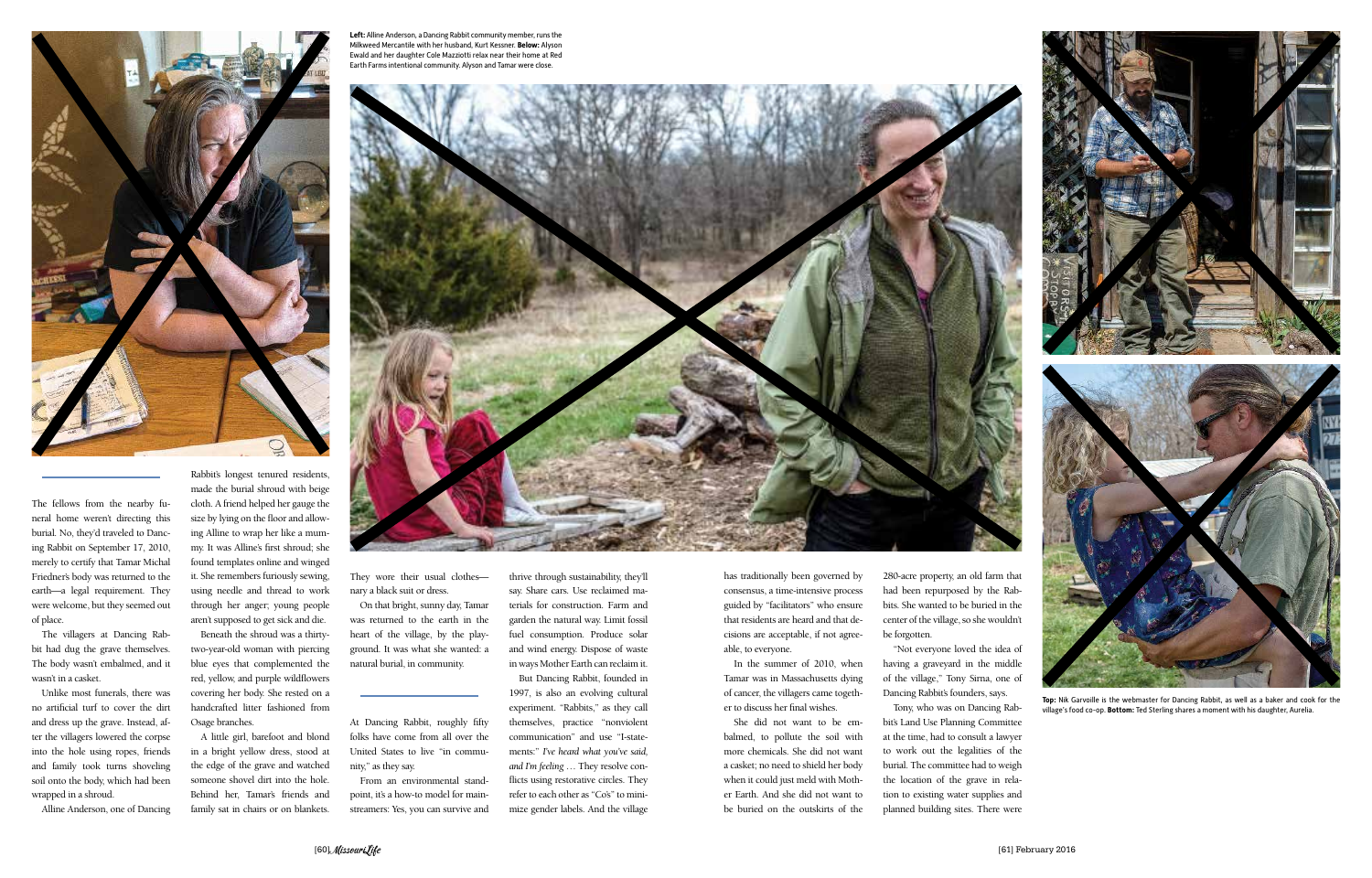ise was a small one-bedroom building. After Tamar died, Dancing  $R$   $\infty$  community members designated her home as a place for meditation and healing. Some of her artwork and personal affects remind visito in the life she lived in the community.



also issues of community comfort to address.

A question that some villagers grappled with: On a day-to-day basis, how much did they want to be reminded of Tamar's death? Her burial would be the village's first.

Their friendship began on the drive from Massachusetts to Missouri.

Tamar and Alyson Ewald arrived at Dancing Rabbit on New Year's Day, 2002. The first thing they did was walk to the pond on the south side of the farm and slide on the ice.

Dancing Rabbit was still in its pioneering phase back then. The village—started by a handful of Stanford University students who liked the area for its flexible landuse laws and the presence of nearby Sandhill Farm, another intentional community—had yet to build

Skyhouse and Common House, two of the larger buildings that now greet visitors at the village's entrance. In the early 2000s, some people were still living in tents.

Tamar lived in a tent when she came to Dancing Rabbit in 2000 for a building internship. It was one of several internships she'd completed after graduating from the University of Vermont. Her travels had taken her to Iowa, where she learned about native plants and prairie grasses; the Southwest, where she helped reintroduce wolves into the wild; and Georgia, where she worked with endangered species.

She was a photographer who enjoyed taking pictures of nature, especially caterpillars. Tamar had this sense, Alyson says, that her physical body was going to change, that she would somehow be … different. The women made a pact: every year, each season, they would venture out onto the land and take nude photos to document their physical transformations.

They stood on stumps and hung from tree branches. In the winter, they wore just their boots and scarves. They threw snowballs at each other and posed.

Three years before her death, Tamar photographed Alyson when she was just starting to show. Tamar, a doula and a midwife in training, would help with the delivery.

"It was an interesting birth; it was an unusual birth," Alyson says. "At the end, it was pretty dramatic. She



was one of the people behind me that I was leaning on as I squatted on the birth stool and pushed the baby out. For me, that's super powerful. There she was, at the birth of my child. And there she is—there's her body—remaining here forever."

On the morning of September 17, 2010, Alyson helped prepare Tamar's body for the burial. Although Tamar had lost a lot of weight, her body was quite heavy. And it was cold, having just arrived from the walk-in refrigerator at Sandhill.

Sandhill Farm is a couple miles from Dancing Rabbit, down a rural route and off a rutty gravel road that might scrape the belly of a sedan.

Red Earth Farms, Sandhill, and Dancing Rabbit make up the "tricommunities." According to the Fellowship for Intentional Community—headquartered in Rutledge they are three of fifty-two intentional communities in Missouri, which has more communes, as an outsider might call them, than any other Midwestern state, save Michigan.

Each community is a little different. Red Earth's focus is sustainable homesteading. Sandhill is an

income-sharing, organic-farming community. And Dancing Rabbit has more of an activist culture, committed to combating climate change. It's not unheard of for one to join Sandhill, migrate to Dancing Rabbit, and end up at Red Earth.

As September bleeds into October, some members of the tri-communities help the folks at Sandhill with their sorghum harvest. Some of the children in the area are home-schooled together. And, at Dancing Rabbit, there's often an inter-community game of ultimate frisbee to be had. Tamar, a soccer player, enjoyed a good game of ultimate frisbee. And she played the fiddle at Sandhill's annual May Day celebration.

Members of the tri-communities attended her funeral. The day before, the Sandhill folks refrigerated her body after she'd been driven through the night, from Massachusetts, by her father, Amos Friedner, and her friend, Nathan Brown.

Nathan met Tamar when he moved to Dancing Rabbit in 2005. At first, she didn't like his body language.

He was "projecting male, domineering body language" toward women, Nathan remembers Tamar saying. She also told Nathan that some of her closest relationships started with confrontation.

One time, Nathan—who'd had a few drinks and eaten a hot pepper stumbled into Common House in search of relief. He found what he thought was a jar of milk and drank it. It seemed creamier than usual. Earlier, Tamar had gone to the organic dairy nearby and purchased a jar of raw, non-homogenized milk. She'd set it in the fridge, so the cream would rise to the top; she intended it for a wedding cake she'd been asked to bake. She'd spread the word: *Don't drink the cream!* Nathan didn't get the message.

*How could you be so stupid to drink that?* Tamar scolded him. *Don't you know the difference between milk and cream?* 

"She was furious," Alyson says, "and swore a blue streak at him up and down the hallway."

Nathan was with Tamar in September 2009 at the Scotland County Hospital in Memphis, Missouri, when she received her cancer diagnosis. It wasn't good. She was referred to specialists in Columbia, and along with another friend, Tereza Brown, the pair traveled south to hear even grimmer news: that it was pancreatic cancer and she likely would not live for more than a year."

While in Columbia, Tamar, who had grown tired of sitting in

The Dancing Rabbit Ecovillage is made up of a collection of different types of houses and people, all coming together to create a community based around sustainability and living more harmoniously with the planet.



Kurt Kessner, the co-owner of the Milkweed Mercantile at Dancing Rabbit, collects old windows while working on cleaning up some areas of the small community.



From left, Dancing Rabbit community members—or Rabbits—Travis Toon and Kassandra Brown clear old, dried hay, which they will use later for mulch around Kassandra's home.